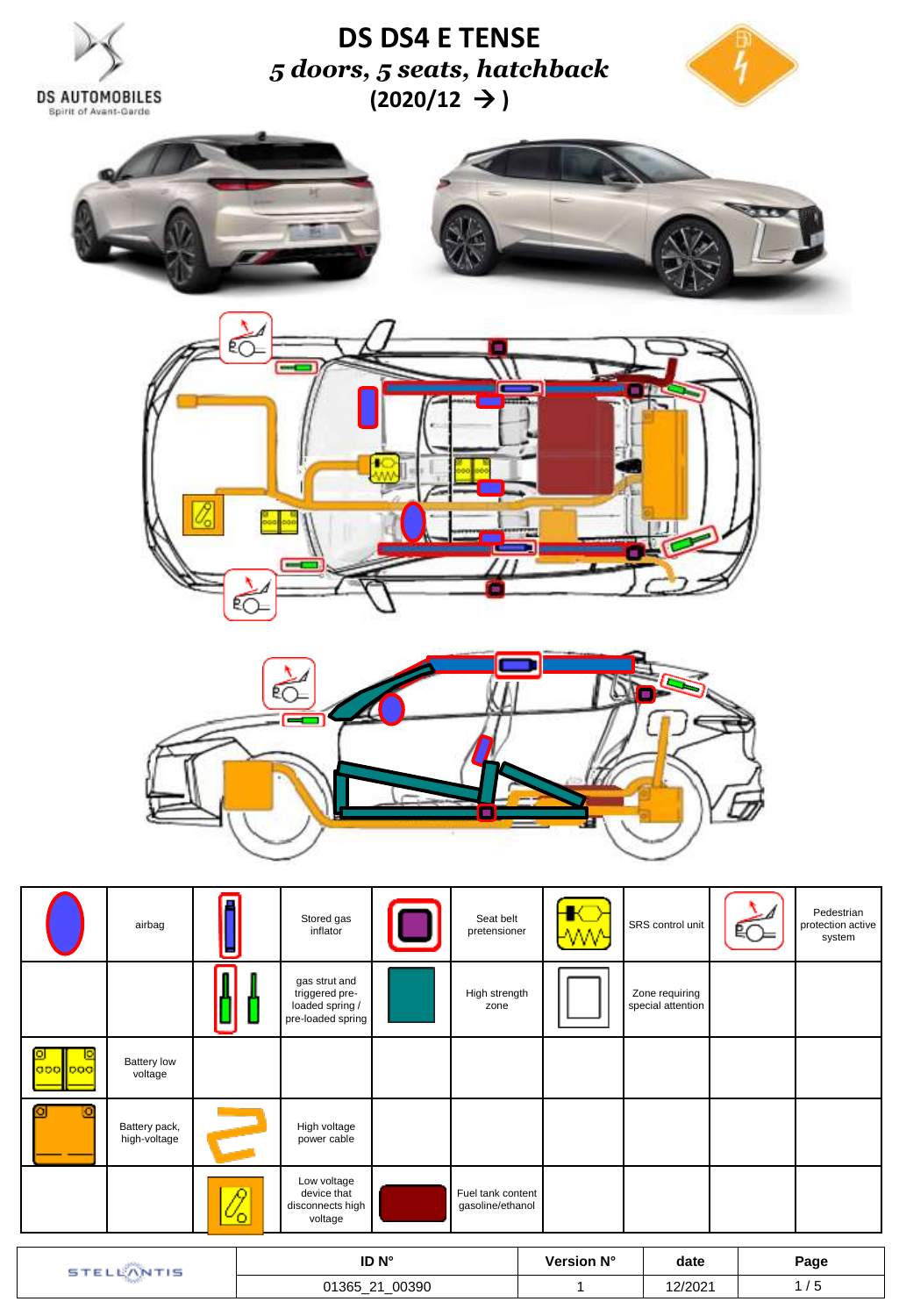# **1. Identification / recognition**

*The lack of engine noise does not mean that the vehicle is switched off. The vehicle can move without making a noise and can restart instantly provided it has not been fully switched off.*



**2. Immobilisation / stabilisation / lifting**



| ID N°                                | √ersion N° | date            | Page        |
|--------------------------------------|------------|-----------------|-------------|
| 00390<br>$\Omega$<br>01365<br>-- - - |            | רחרור<br>21 ZUZ | <u> 1 u</u> |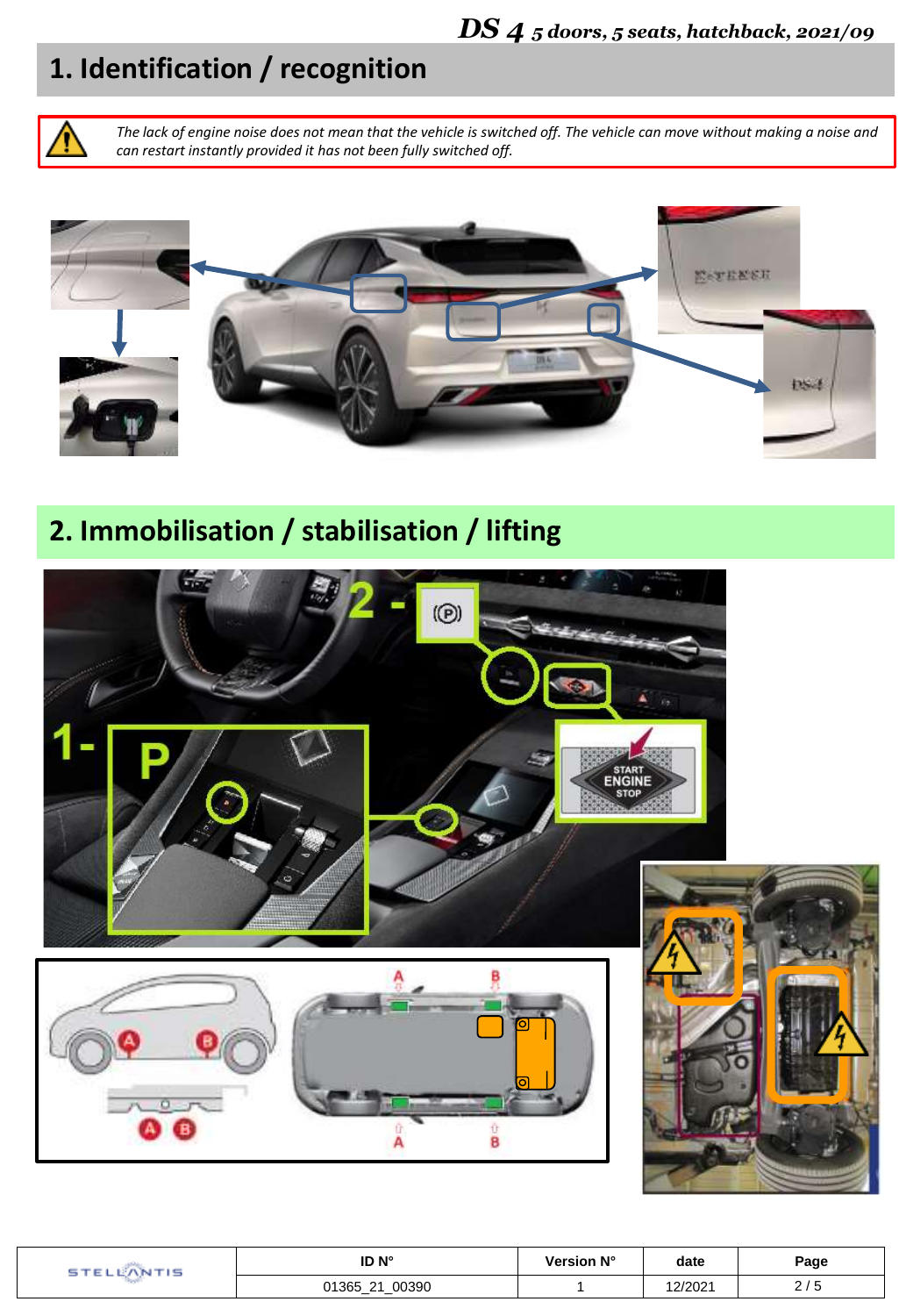## *DS 4 5 doors, 5 seats, hatchback, 2021/09*

# **3. Disable direct hazards / safety regulations**



| ID N <sup>°</sup>                  | Version N° | date   | Page |
|------------------------------------|------------|--------|------|
| 00390<br>01365<br>-21<br>__<br>. — |            | 2/202' | ັ    |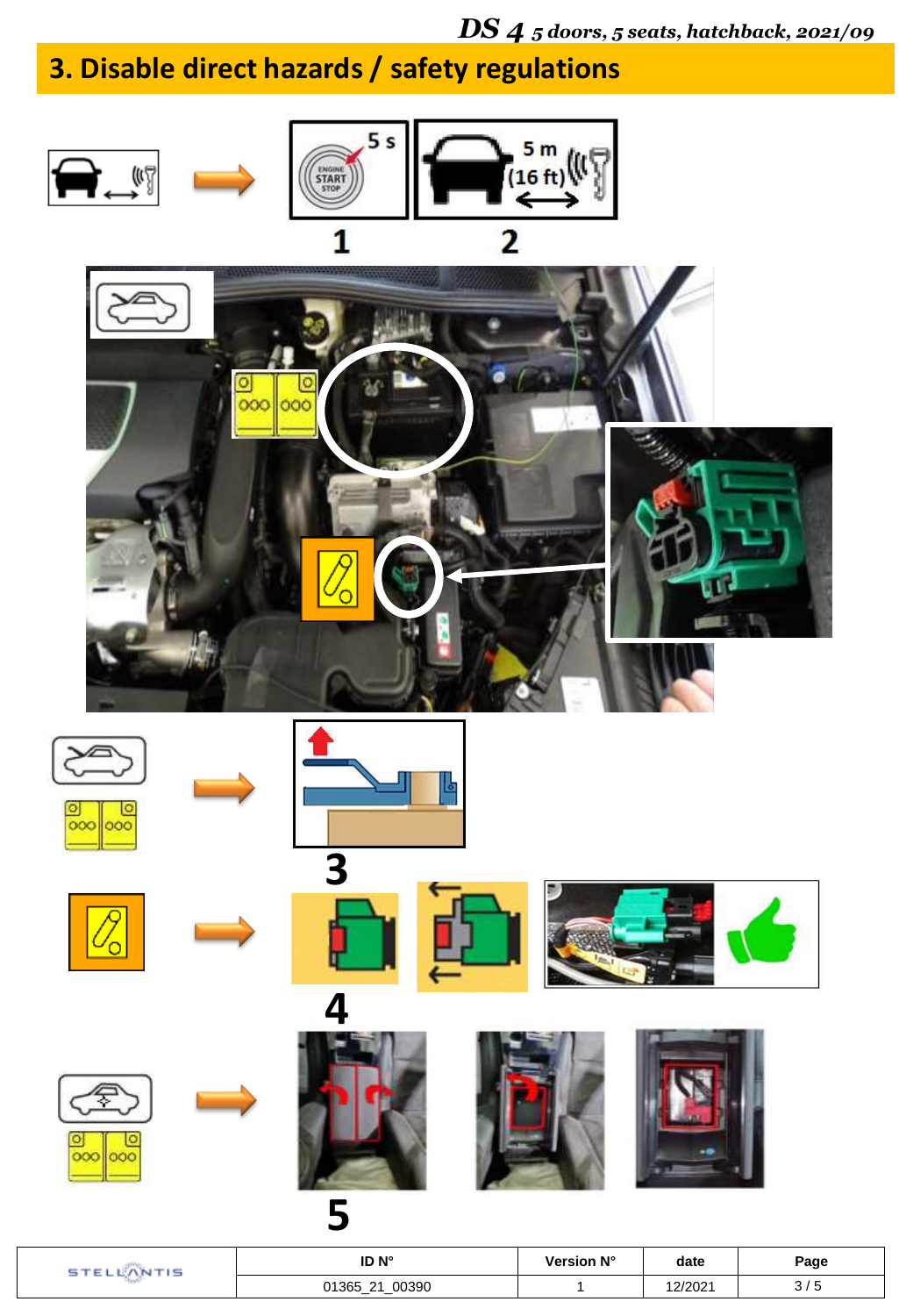

| ID N°             | Version N° | date   | Page |
|-------------------|------------|--------|------|
| 00390<br>01365_21 |            | 2/2021 | ں ہ  |